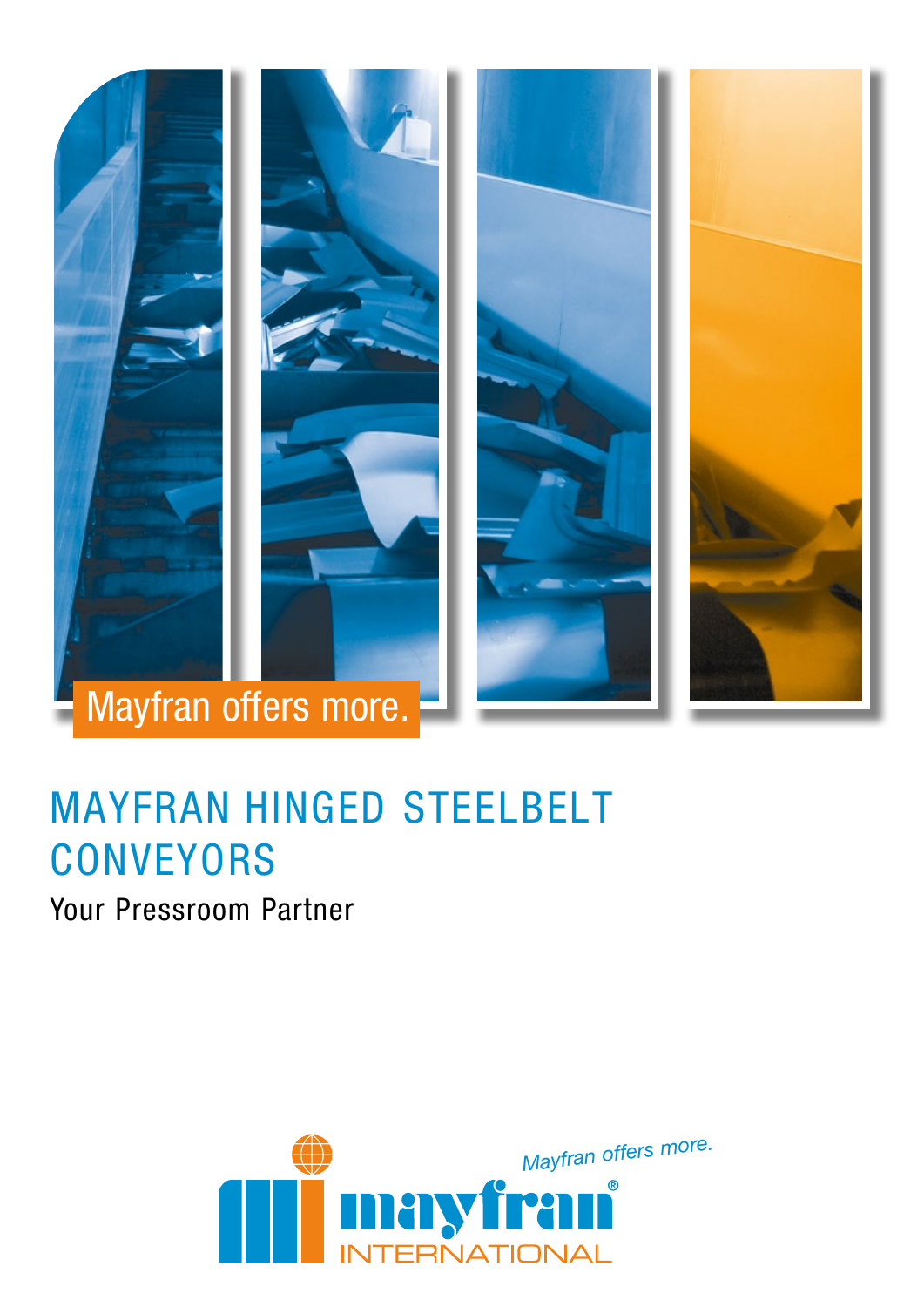## MAYFRAN HINGED STEELBELT CONVEYORS

In Europe for more than 40 years our know-how has assured our customers a strong and reliable conveyor system. The conveyor structure, manufactured from precision built stock material, is designed to suit each application, interchange of parts or accommodate future extensions easily.

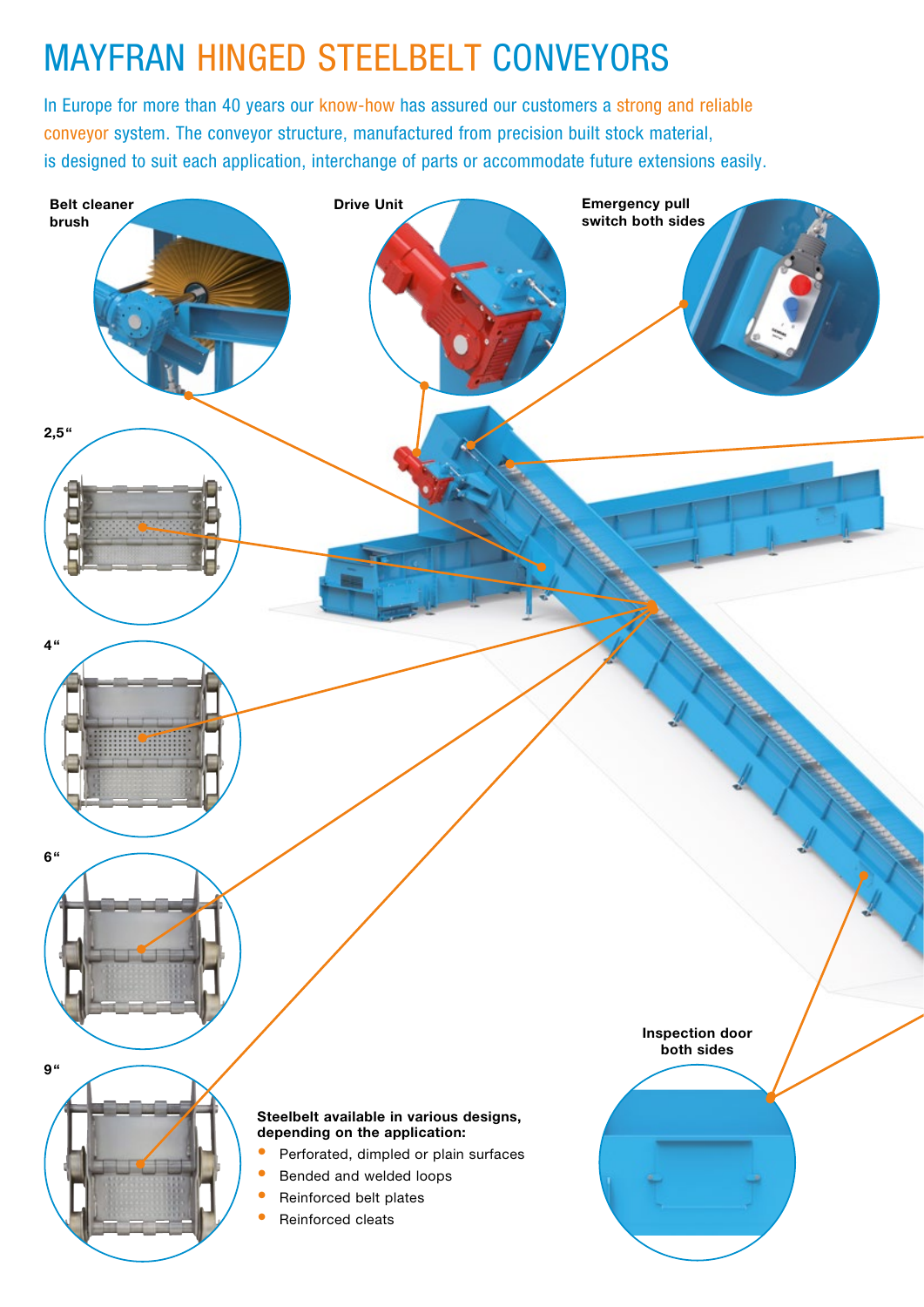## **BENEFITS**

Your partner in…

- Automobile industry
- Automobile supply industry
- Household appliance industry

Conveyor frame

- Foundry industry
- Electric industry
- Casting industry

With our conveyor technology we transport

- Cast iron and steel chips
- Press and punching scrap
- Chip briquettes
- Scrap metal packages
- Electronic scrap
- Cast and forged parts
- Wood waste such as wood chips
- Waste and recycling materials

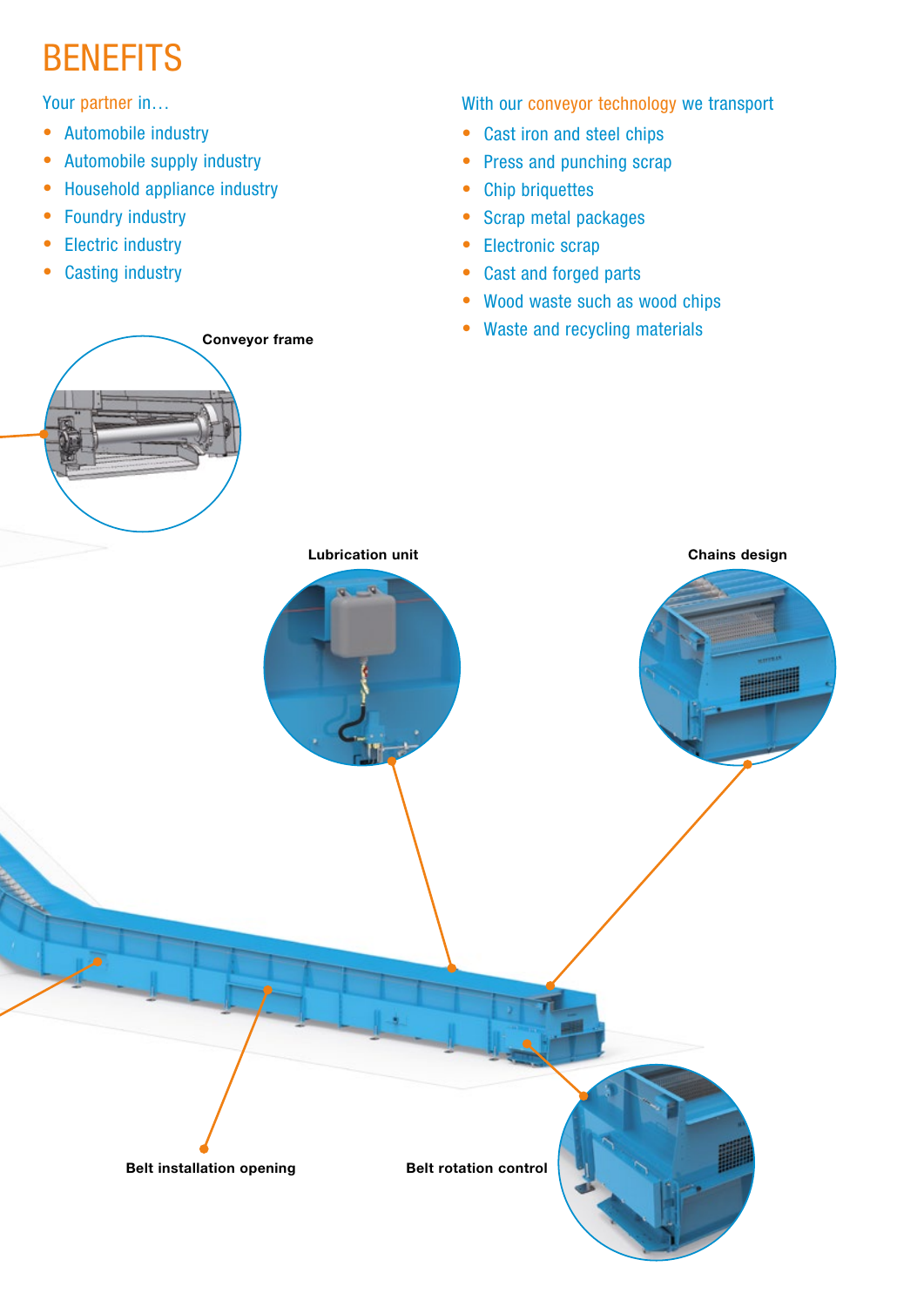| <b>DIMENSIONS AND TECHNICAL DATA</b><br>ÿ |                       |                       |                       |                        |
|-------------------------------------------|-----------------------|-----------------------|-----------------------|------------------------|
| <b>Model A</b>                            | <b>Model B</b>        | <b>Model C</b>        | <b>Model D</b>        |                        |
| <b>Model</b>                              | $2,5" = 63,5$ mm      | $4" = 101,6$ mm       | $6" = 152,4$ mm       | $9" = 228,6$ mm        |
| A/B                                       | H to 25 m<br>V to 3 m | H to 50 m<br>V to 3 m | H to 90 m<br>V to 3 m | H to 200 m<br>V to 3 m |
| C                                         | H to 20 m<br>V to 4 m | H to 40 m<br>V to 6 m | H to 80 m<br>V to 6 m | H to 150 m<br>V to 6 m |
| D                                         | H to 20 m<br>V to 3 m | H to 40 m<br>V to 4 m | H to 70 m<br>V to 5 m | H to 130 m<br>V to 5 m |
| <b>Frame height</b>                       | 220 mm                | 354 mm                | 550 mm                | 820 mm                 |
| Max. Belt width                           | 762 mm                | 1219 mm               | 1981 mm               | 2134 mm                |
| <b>Transport capacity</b>                 | 4 Ton/h               | 20 Ton/h              | 50 Ton/h              | $> 50$ Ton/h           |
| <b>Conveyor speed</b>                     | 4 m/min               | 7 m/min               | 10 m/min              | 15 m/min               |
|                                           |                       |                       |                       |                        |

Approx. value vary depending on the application  $H =$  Sprocket distance horizontal  $V =$  Sprocket distance vertical

### CHAIN DESIGN



Locking bushes are pressed fit into the roller block assembly. "D" holes in the outer link mate with "D" pins positive contact.





- The MAYFRAN design reduces the relative motion and related friction that occurs at the joint between chain side bars and pins, which is the main cause of chain wear.
- A belt tube passes trough the formed or welded hinged loops to link the individual belt plates, simultaneously increasing the resistance to sagging and encases the full width of the belt pins.
- This reduces the tension on the belt plates due to the belt now being pulled solely by the chains.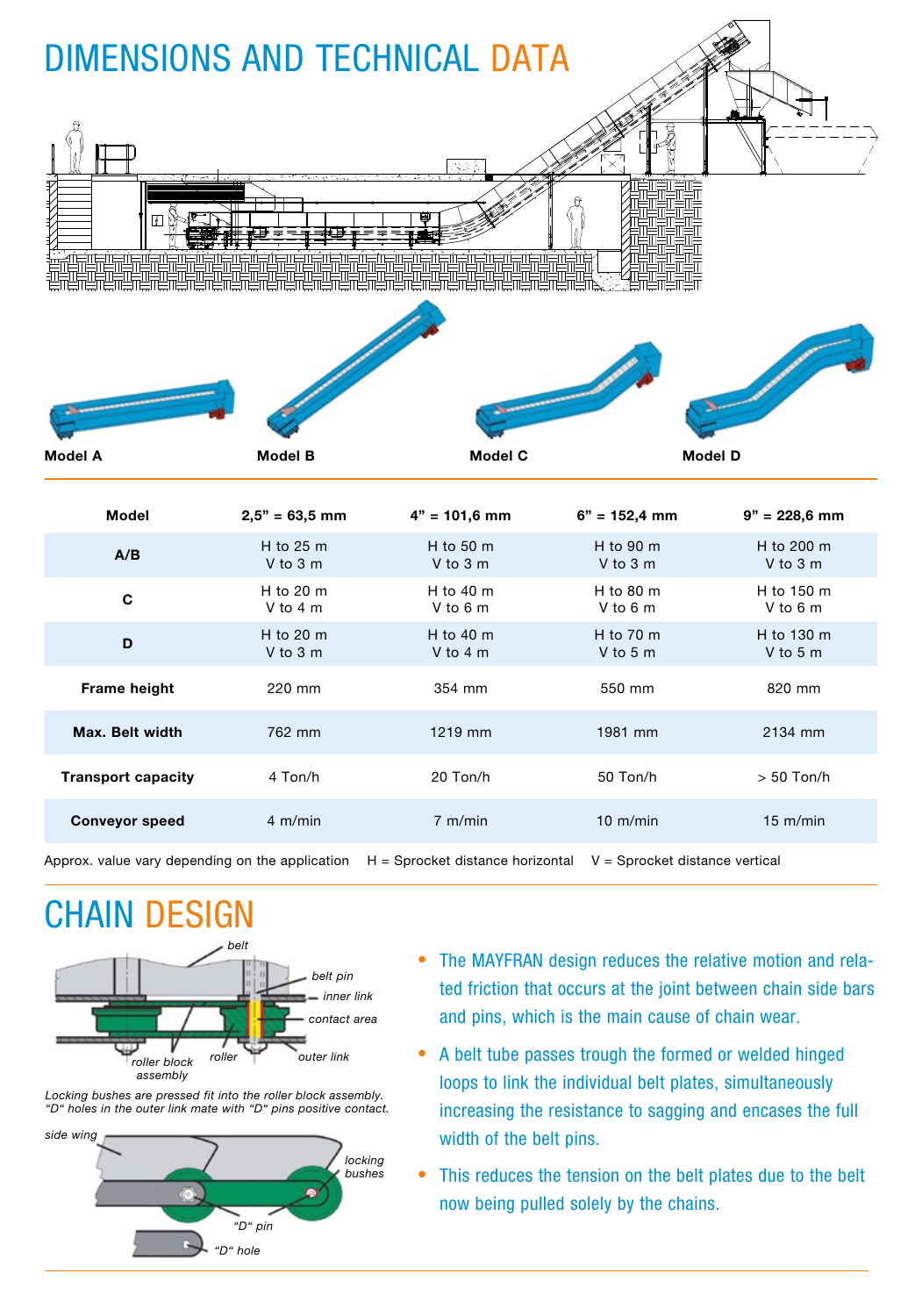## Mayfran offers more.

### MORE FLEXIBILITY

Tailored made designs: Different sizes available from 2 m width to 200 m length, plus a variety of incline angles are possible.

Belt plates with variable surfaces to suit each individual application.

### MORE SAVINGS

Resource and energy savings as a result of efficient disposal of stamped scrap.

Low operating costs.

Low maintenance costs.

Rapid return on investments.

### MORE DIGITALIZATION

Frequency converters from SEW or Siemens to optimally control the material discharge.

Siemens PLCs for standardized programming as well as safety programming according to ISO 13849-1.

Electrical diagrams are easier to check as a result of E-plan drawing packages.

### MORE SERVICE LIFE

Reinforced chain guides.

Resistant overload protection for the drive unit to increase the lifetime.

Remote diagnostics by means of modern modem, reducing machine downtime to a minimum.